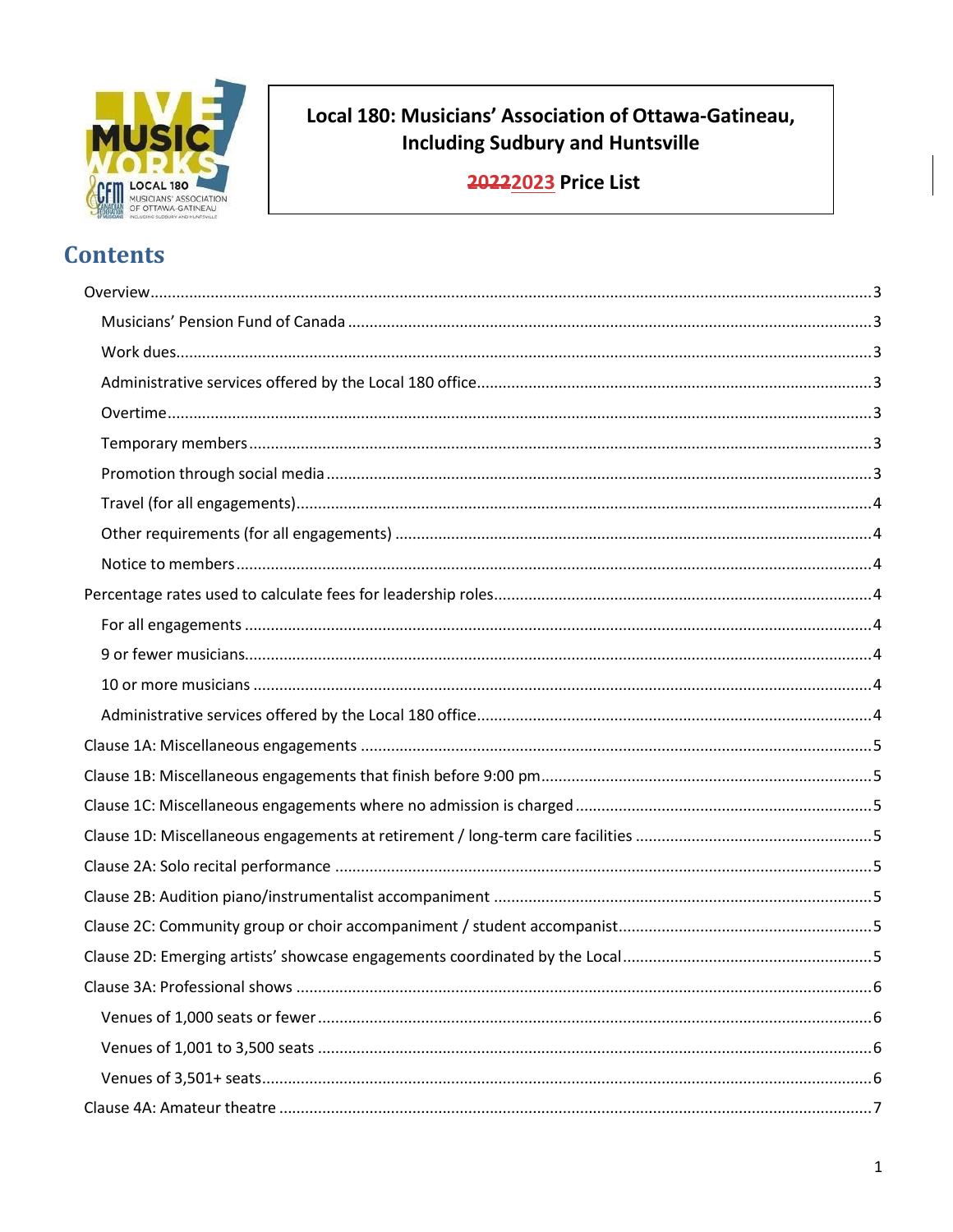| Clause 5C: Miscellaneous engagements in bars, taverns and dining lounges open to the public and seating      |  |
|--------------------------------------------------------------------------------------------------------------|--|
|                                                                                                              |  |
|                                                                                                              |  |
|                                                                                                              |  |
|                                                                                                              |  |
| Clause 7B: Lead sheets, transcriptions, music preparation, music sound consultant, researcher, coordinator 9 |  |
|                                                                                                              |  |
|                                                                                                              |  |
|                                                                                                              |  |
|                                                                                                              |  |
|                                                                                                              |  |
|                                                                                                              |  |
|                                                                                                              |  |
|                                                                                                              |  |
|                                                                                                              |  |
|                                                                                                              |  |
|                                                                                                              |  |
|                                                                                                              |  |
|                                                                                                              |  |
|                                                                                                              |  |
|                                                                                                              |  |
|                                                                                                              |  |
|                                                                                                              |  |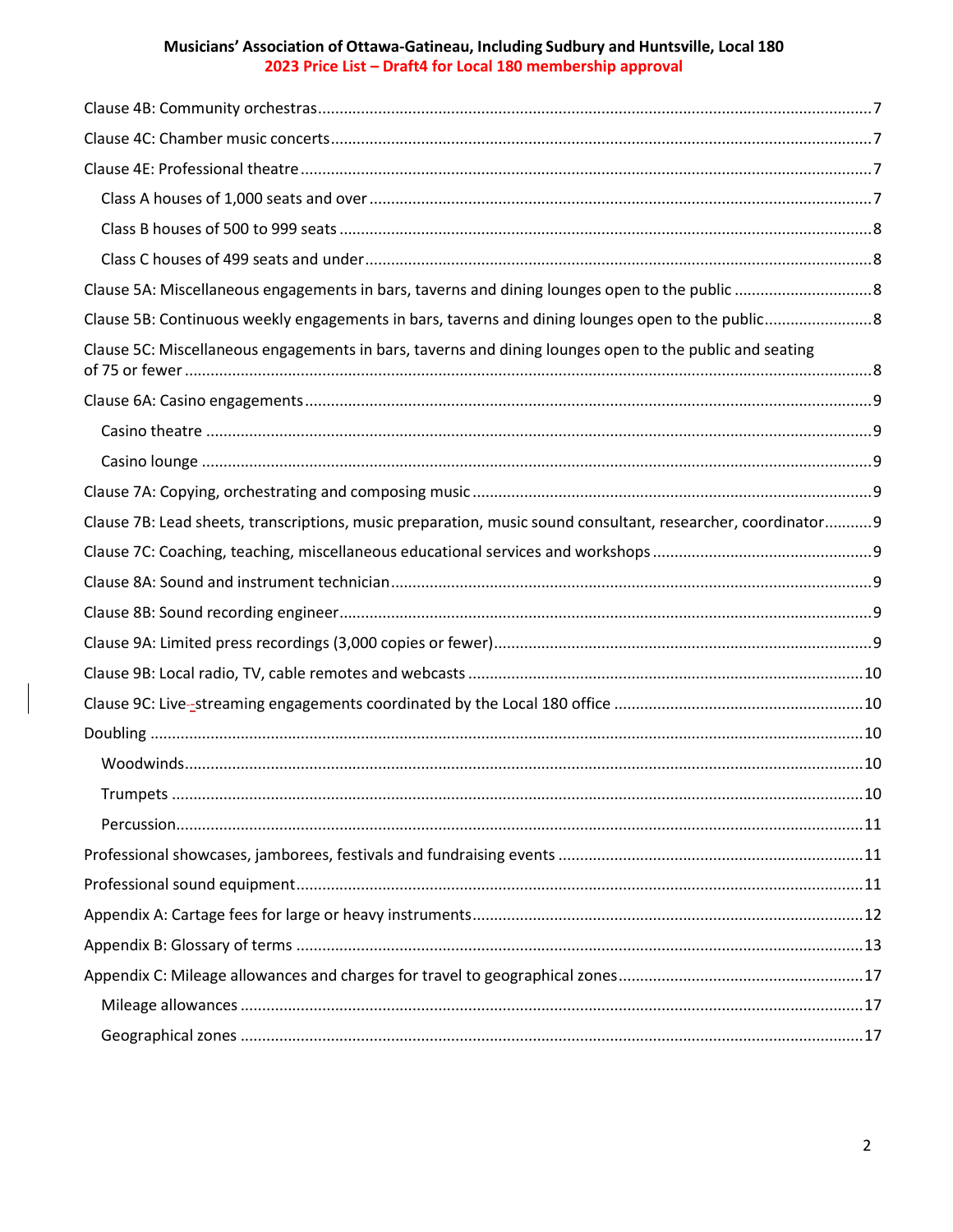# <span id="page-2-0"></span>Overview

# **Note on update to Clause 9A and inclusion of new Clause 9C**

This price list was amended in March 2021, following a vote by the Executive Board. The amendment includes streaming engagements for the Music Performance Trust Fund (MPTF) that will follow an updated Canadian agreement and a different contract and fee structure that takes effect in May 2021. See [Clause 9A: Limited](#page-10-8) pressing [recordings](#page-10-8) (3,000 copies or fewer)-, page 9.

In addition, a new clause has been added for live stream engagements, effective immediately. See [Clause 9C:](#page-11-1) Live stream [engagements](#page-11-1) coordinated by the Local 180 office-, page 10.

# <span id="page-2-1"></span>Musicians' Pension Fund of Canada

There is a **minimum 810% contribution** to a **maximum 18% contribution** on all clauses except where specified.

All contractors are obliged to confirm contracts with the Local 180 office **before an engagement** to ensure that appropriate scale fees, pension contributions, work dues and administration fees (if applicable) are applied.

# <span id="page-2-2"></span>Work dues

- Work dues for regular engagements (live with no recording): 3%
- Work dues for engagements paid through the Local 180 office:
	- o Work dues for regular engagements (live with no recording): 5%
	- o Work dues for engagements that involve electronic media (recording and video/audio streaming: Clauses 1C, 9A and 9C): 7%

# <span id="page-2-3"></span>Administrative services offered by the Local 180 office

<span id="page-2-4"></span>Administrative services are offered by the Local 180 office at the rate of 11% of one contracted musician's scale fee. Leaders/contractors must contact the Secretary-Treasurer regarding the use of these services.

# Overtime

To be calculated on a pro rata basis. For Clauses 4B and 4C, or for questions on any other clause, please call the Local 180 office.

# <span id="page-2-5"></span>Temporary members

3% work dues (unless otherwise specified) + 10% fee of scale wages; may be used only three times per year. Please call the Local 180 office when hiring a temporary member. Fees paid will be applied to yearly membership dues.

# <span id="page-2-6"></span>Promotion through social media

Clients may use up to two minutes of music from a recorded performance or rehearsal to promote an event through social media, provided copyright is respected. A union contract must be in place for protection of members in case the recording is exploited. In addition:

- the client is responsible for administering mechanical and synchronization rights, as applicable
- the contractor should advise the client to call the Local 180 office for clarification of the client's legal obligations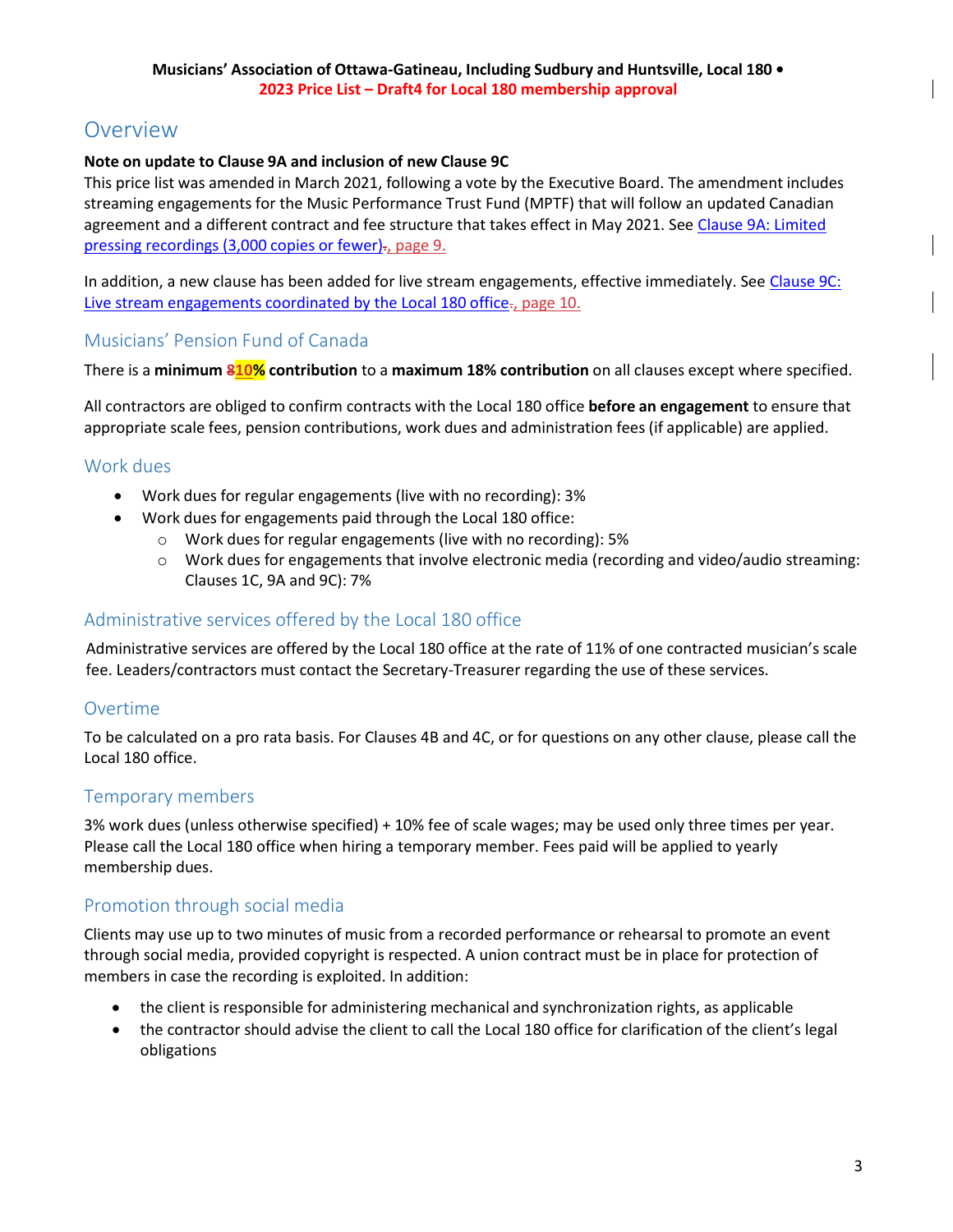# <span id="page-3-0"></span>Travel (for all engagements)

See the explanation of geographical zones in [Appendix](#page-18-0) C. Pension contributions may be calculated for amounts paid for travel to geographical zones.

| <b>Zone A:</b> Regular scale wages           | <b>Zone C:</b> Add <b>\$2018.00</b> to scale wages                                   |
|----------------------------------------------|--------------------------------------------------------------------------------------|
| <b>Zone B:</b> Add $$1213.00$ to scale wages | <sup>'</sup> Zone D (anything outside Zone C): Add <mark>\$<del>25</del>27.00</mark> |
|                                              | toscale wages                                                                        |

# <span id="page-3-1"></span>Other requirements (for all engagements)

- Additional fees (meals, lodging, mileage, etc.) negotiated on a per-contract basis.
- Members required by a leader to use their own vehicles for engagements in Zone C (see [Appendix C\)](#page-18-0) must be paid by the employer at a rate of  $$0.6159$  per km.
- Cartage fees for large or heavy instruments: see [Appendix](#page-13-0) A.

# <span id="page-3-2"></span>Notice to members

Any member not clearly understanding the regulations governing price (or for any class of business that is not provided for in this list) must contact the Local 180 office. All prices in this price list apply to engagements within the jurisdiction of Local 180 only.

# <span id="page-3-3"></span>Percentage rates used to calculate fees for leadership roles

<span id="page-3-4"></span>For all clauses, the percentages provided in the following are **over and above musicians' scale fees** when members have a leadership role.

# For all engagements

| <b>Steward</b>         | <b>Principal player</b> | Librarian              |
|------------------------|-------------------------|------------------------|
| Musician's scale + 10% | Musician's scale + 10%  | Musician's scale + 50% |

# <span id="page-3-5"></span>9 or fewer musicians

| Leader                                                   | Non-playing contractor                                   |
|----------------------------------------------------------|----------------------------------------------------------|
| Musician's scale + 50% = (musician's scale $\times$ 1.5) | Same as musician's scale                                 |
| Concertmaster                                            | <b>Playing contractor</b>                                |
| Musician's scale + 50% = (musician's scale $\times$ 1.5) | Musician's scale + 50% = (musician's scale $\times$ 1.5) |

# <span id="page-3-6"></span>10 or more musicians

| Leader                                                     | Non-playing contractor                                     |
|------------------------------------------------------------|------------------------------------------------------------|
| Musician's scale + $100%$ = (musician's scale $\times$ 2)  | Same as musician's scale                                   |
| Concertmaster                                              | <b>Playing contractor</b>                                  |
| Musician's scale + $100\%$ = (musician's scale $\times$ 2) | Musician's scale + $100\%$ = (musician's scale $\times$ 2) |

# <span id="page-3-7"></span>Administrative services offered by the Local 180 office

Administrative services are offered by the Local 180 office at the rate of 11% of one contracted musician's scale fee. Leaders/contractors must contact the Secretary-Treasurer regarding the use of these services.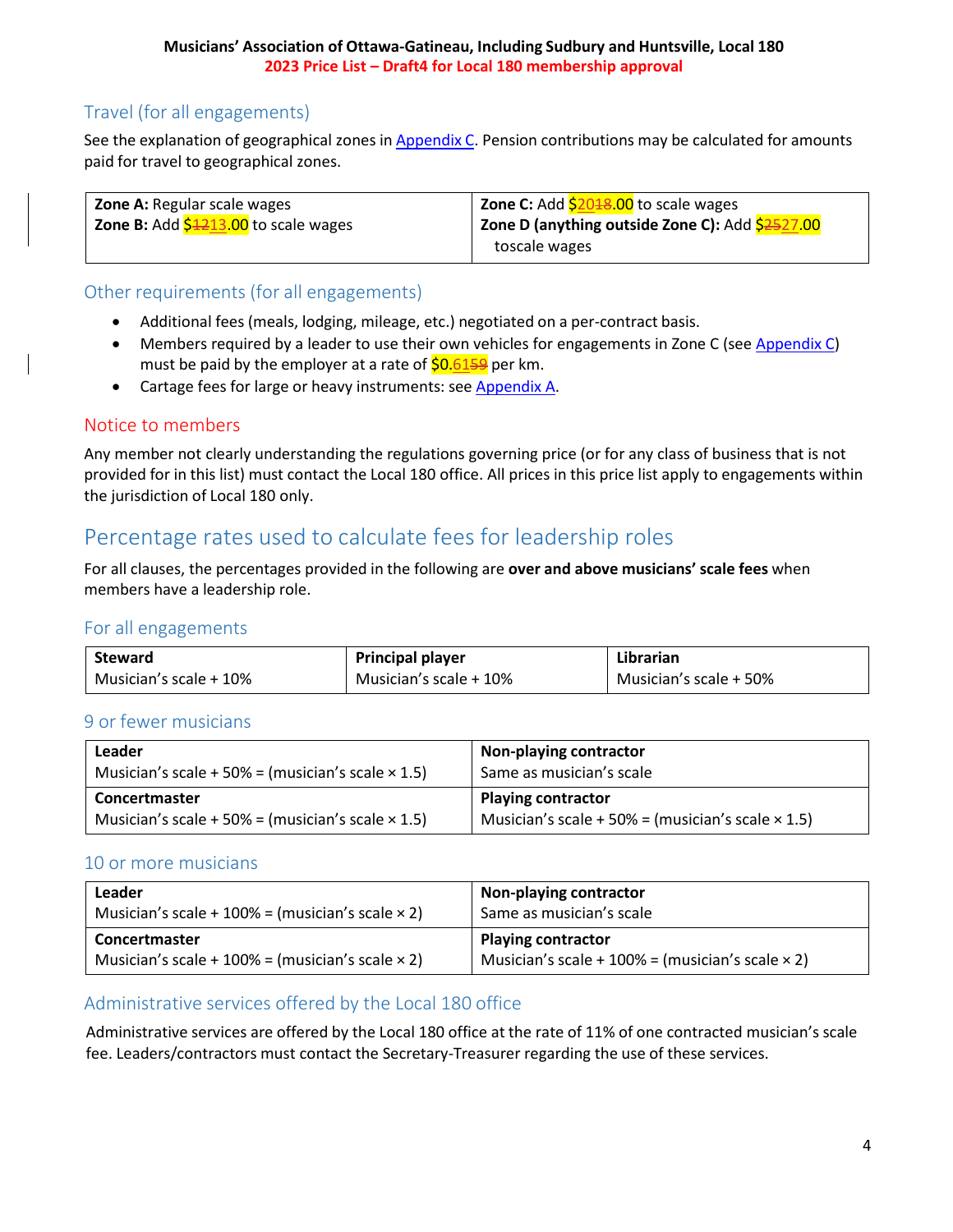# <span id="page-4-0"></span>Clause 1A: Miscellaneous engagements

### **Three-hour call • Rehearsals: same rate as performance**

|--|

# <span id="page-4-1"></span>Clause 1B: Miscellaneous engagements that finish before 9:00 pm

| $\pm$ 1.5 hours                   | 22 hours                           |
|-----------------------------------|------------------------------------|
| Musician: <mark>\$98104.00</mark> | Musician: <mark>\$424129.00</mark> |
| Leader: <mark>\$447156.00</mark>  | Leader: <mark>\$181</mark> 193.50  |

# <span id="page-4-2"></span>Clause 1C: Miscellaneous engagements where no admission is charged

**Three-hour call • 7% work dues • Performances of a patriotic, charitable, educational, civic and general public nature where no admission is charged. • Includes musical performances considered Trust Fund engagements or engagements coordinated by the Local 180 office.**

# <span id="page-4-3"></span>Clause 1D: Miscellaneous engagements at retirement / long-term care facilities

# **One-hour call**

\$8085.00 per musician (no leader's fee applicable)

# <span id="page-4-4"></span>Clause 2A: Solo recital performance

### **Two-hour call**

\$431139.00 per hour

# <span id="page-4-5"></span>Clause 2B: Audition piano/instrumentalist accompaniment

### **Two-hour call**

587<mark>93.00</mark> per hour

# <span id="page-4-6"></span>Clause 2C: Community group or choir accompaniment / student accompanist

# **Three-hour call • Mandatory 10% pension**

| <mark>\$117<mark>125.00</mark> per service or <mark>\$</mark>50<mark>53.00</mark> per hour</mark>

# <span id="page-4-7"></span>Clause 2D: Emerging artists' showcase engagements coordinated by the Local

# **Three-hour call • 5% work dues • Mandatory 10% pension**

| 00 per service. | <b>5109.507</b>        |
|-----------------|------------------------|
| Musician:       | ∟eader: <mark>S</mark> |
| . S737          | per service            |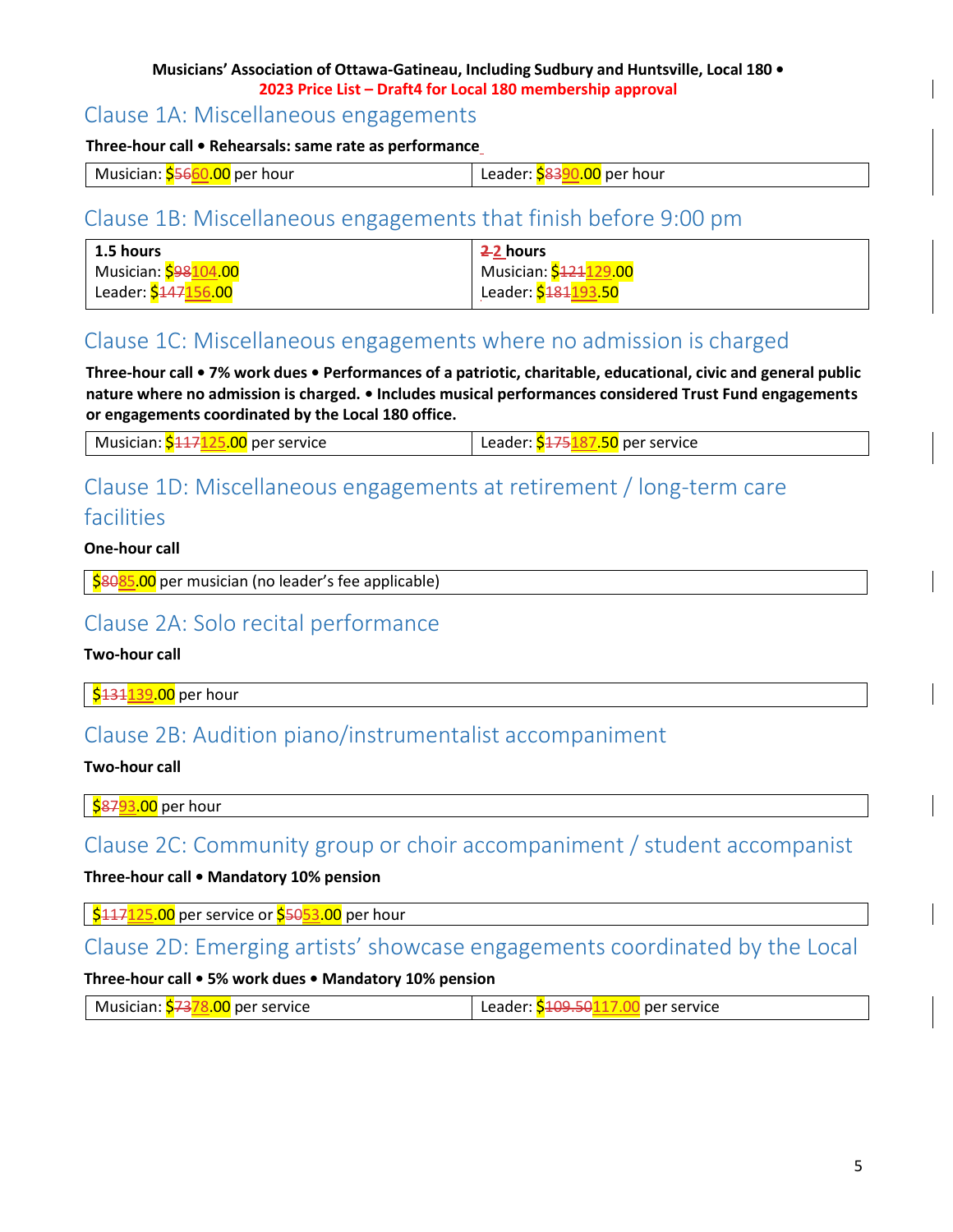# <span id="page-5-0"></span>Clause 3A: Professional shows

# <span id="page-5-1"></span>**Rehearsals: same rates as performances • Mandatory 10% to 18% pension**

# Venues of 1,000 seats or fewer

### **9 or fewer musicians**

| Musician: <mark>\$181192.00</mark> per service                            | Playing contractor: <b>\$271.50288.00</b> per service |
|---------------------------------------------------------------------------|-------------------------------------------------------|
| Leader: <mark>\$271.50<mark>288.00</mark> per service</mark>              | Steward: \$199.10211.20 per service                   |
| Non-playing contractor: <mark>\$181<mark>192.00</mark> per service</mark> |                                                       |

#### **10 or more musicians**

| Musician: <mark>\$181192.00</mark> per service            | Playing contractor: 5362384.00 per service |
|-----------------------------------------------------------|--------------------------------------------|
| Leader: <mark>\$362<mark>384.00</mark> per service</mark> | Steward: \$199.10211.20 per service        |
| Non-playing contractor: \$181192.00 per service           |                                            |

# <span id="page-5-2"></span>Venues of 1,001 to 3,500 seats

### **9 or fewer musicians**

| Musician: <mark>\$202<mark>215.00</mark> per service</mark>  | Playing contractor: \$303.00322.50 per service |
|--------------------------------------------------------------|------------------------------------------------|
| Leader: <mark>\$303.00<mark>322.50</mark> per service</mark> | Steward: 2222.20236.50 per service             |
| Non-playing contractor: 5202215.00 per service               |                                                |

# **10 or more musicians**

| Musician: <mark>\$202215.00</mark> per service               | Playing contractor: 5404430.00 per service |
|--------------------------------------------------------------|--------------------------------------------|
| Leader: \$404 <mark>430.00</mark> per service                | Steward: \$222.20236.50 per service        |
| Non-playing contractor: <mark>\$202215.00</mark> per service |                                            |

# <span id="page-5-3"></span>Venues of 3,501+ seats

### **9 or fewer musicians**

| Musician: <mark>\$243258.00</mark> per service  | Playing contractor: <b>\$364.50387.00</b> per service |
|-------------------------------------------------|-------------------------------------------------------|
| Leader: \$364.50387.00 per service              | Steward: \$267.30283.80 per service                   |
| Non-playing contractor: \$243258.00 per service |                                                       |

### **10 or more musicians**

| Musician: <mark>\$243258.00</mark> per service           | Playing contractor: \$486516.00 per service |
|----------------------------------------------------------|---------------------------------------------|
| Leader: \$4 <del>86<mark>516.00</mark></del> per service | Steward: \$267.30283.80 per service         |
| Non-playing contractor: \$243258.00 per service          |                                             |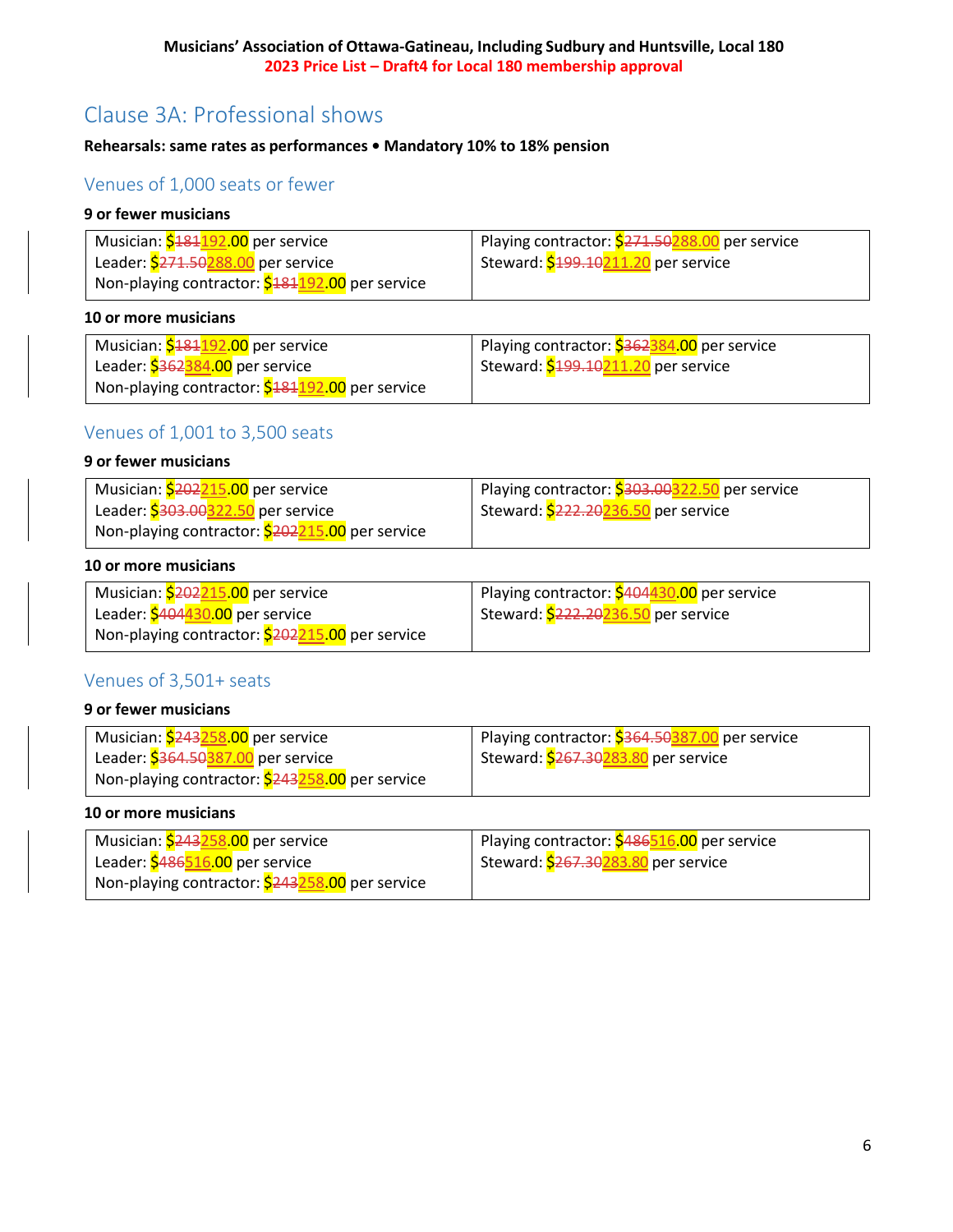# <span id="page-6-0"></span>Clause 4A: Amateur theatre

# **12 or more services • Rehearsals: same as performance • Mandatory 10% pension**

Prior permission from the Local 180 office is required for the use of this clause for other purposes. Note that for keyboardists, doubling applies if the musician supplies patches.

# **9 or fewer musicians**

| Musician: <mark>\$107<mark>114.00</mark> per service</mark> | Playing music director: <b>\$267.50285.00</b> per service |
|-------------------------------------------------------------|-----------------------------------------------------------|
| Non-playing contractor: \$107114.00 per service             | (musician's scale $\times$ 2.5)                           |
| Playing contractor: \$160.50\$171.00 per service            | Steward: \$117.70125.40 per service                       |
| Non-playing music director: \$214228.00 per service         |                                                           |
| (musician's scale $\times$ 2)                               |                                                           |

### **10 or more musicians**

| Musician: <mark>\$</mark> 107 <mark>114.00</mark> per service | Non-playing music director: \$214228.00 per |
|---------------------------------------------------------------|---------------------------------------------|
| Non-playing contractor: \$107114.00 per service               | service (musician's scale $\times$ 2)       |
| Leader: \$214228.00 per service                               | Playing music director: \$321342.00 per     |
| Playing contractor: \$214228.00 per service                   | service(musician's scale $\times$ 3)        |
|                                                               | Steward: \$117.70125.40 per service         |

# <span id="page-6-1"></span>Clause 4B: Community **freelance** orchestras

# **Three-hour call • Rehearsals: same as performance**

- Prior permission from the Local 180 office is required for the use of this clause and for a determination of anyovertime fees.
- This clause applies only to freelance orchestras that do not have a CFM collective bargaining agreement.

# **9 or fewer musicians**

| Musician: \$116123.00 per service                     | Non-playing contractor: \$416123.00 per service |
|-------------------------------------------------------|-------------------------------------------------|
| Playing contractor: <b>\$174.00184.50</b> per service | Leader: \$174.00184.50 per service              |
|                                                       | Steward: \$427.60135.30 per service             |

### **10 or more musicians**

| Musician: \$116123.00 per service                  | Non-playing contractor: \$416123.00 per service |
|----------------------------------------------------|-------------------------------------------------|
| Playing contractor: <b>\$232246.00</b> per service | Leader: \$232246.00 per service                 |
|                                                    | Steward: \$127.60135.30 per service             |

# <span id="page-6-2"></span>Clause 4C: Chamber music concerts

### **Mandatory 10% pension**

Musician: \$280297.00 per performance

# <span id="page-6-3"></span>Clause 4E: Professional theatre

### <span id="page-6-4"></span>**Rehearsals: same rates as performances • Mandatory 10% to 18% pension**

# Class A houses of 1,000 seats and over

### **Three-hour call**

| Musician: \$1,3531,435.00 per week (to a maximum | Leader: 2,0292,152.50 per week (to a maximum of 8 |
|--------------------------------------------------|---------------------------------------------------|
| of8 services)                                    | services)                                         |
|                                                  | Steward: 54,488.301,578.50 (to a maximum of 8     |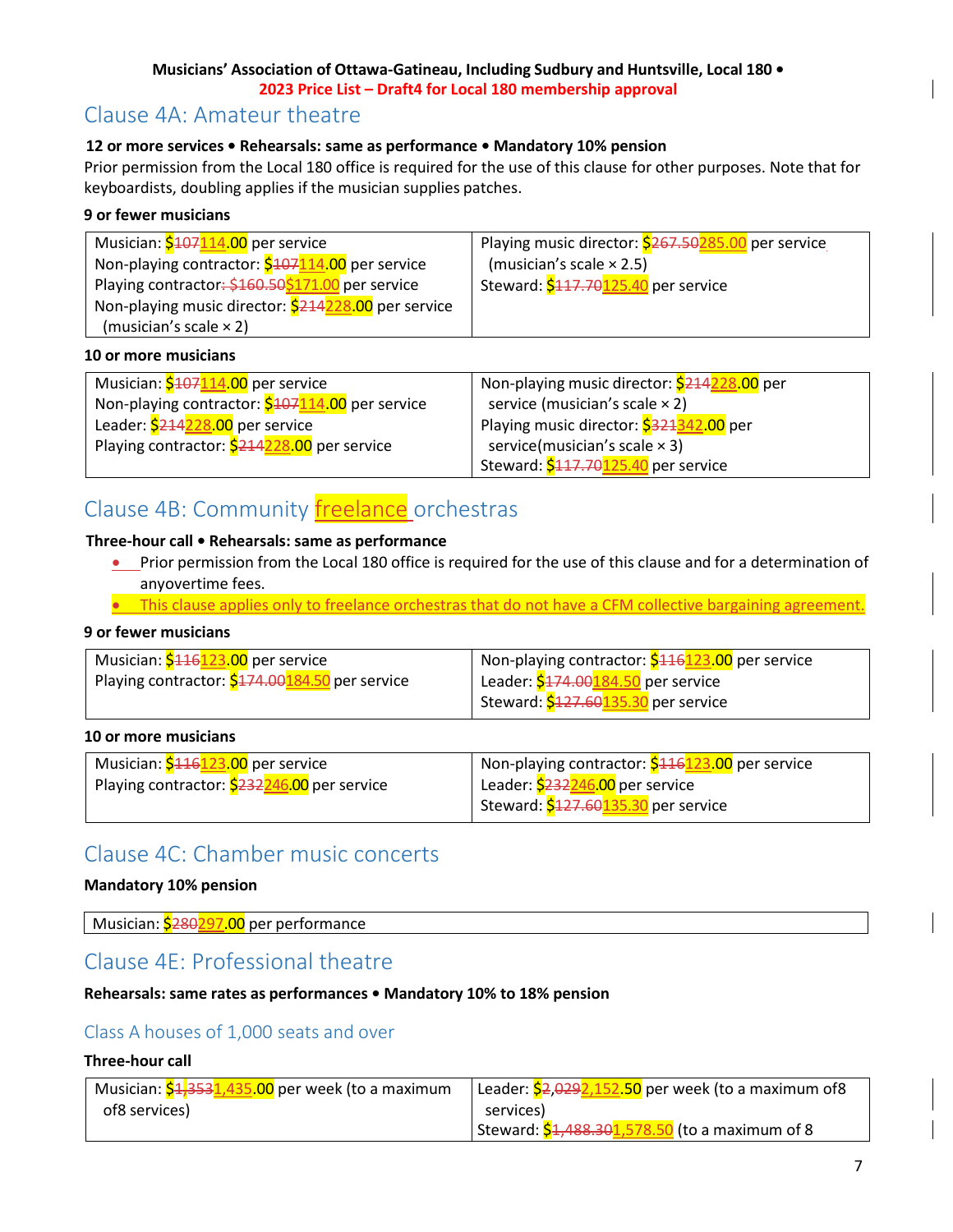| services) |
|-----------|
|           |
|           |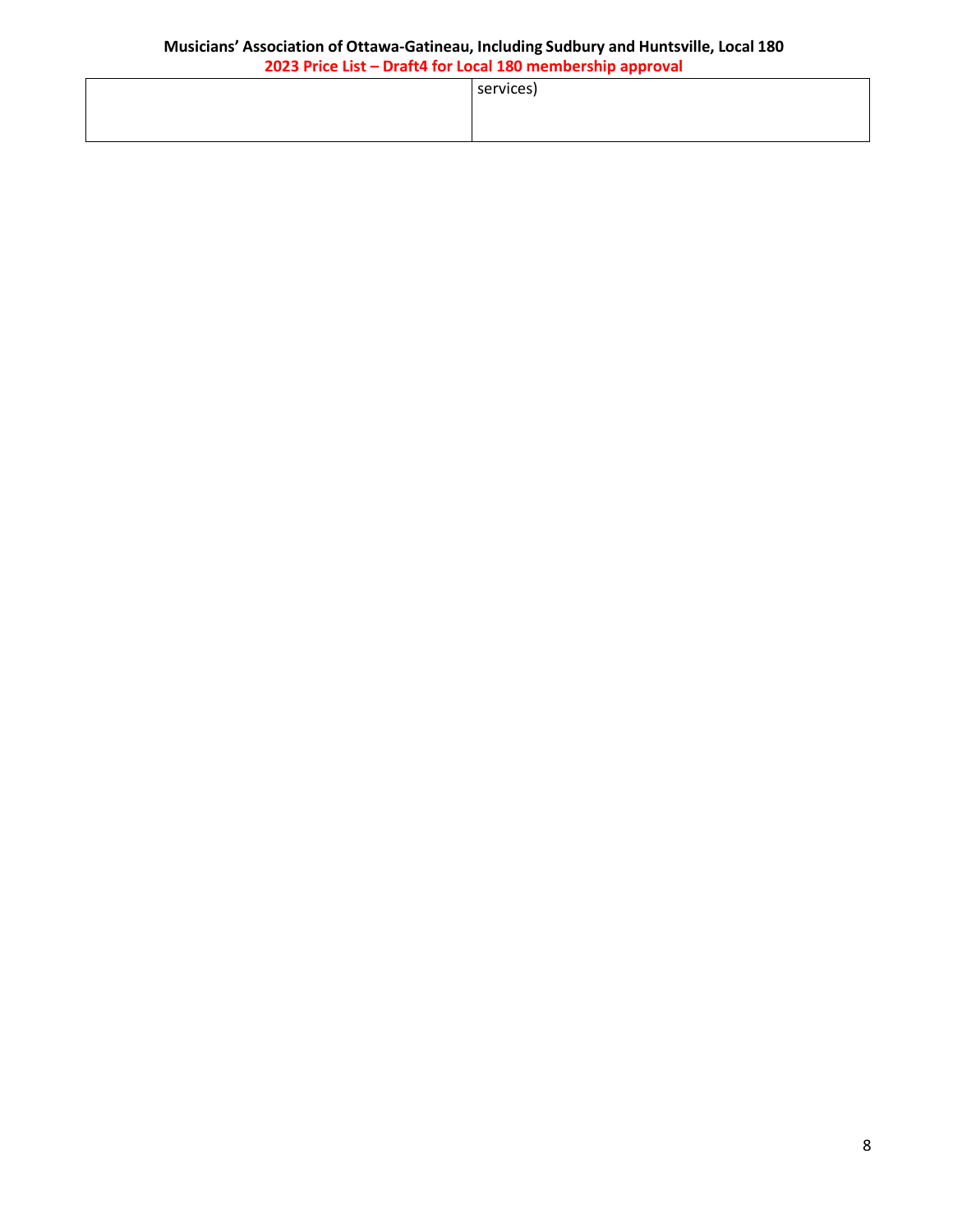### **Individual/additional services**

| Musician: <mark>\$189201.00</mark> per service                                                                        | Leader (10 or more musicians): <mark>\$378<mark>402.00</mark> per service</mark> |
|-----------------------------------------------------------------------------------------------------------------------|----------------------------------------------------------------------------------|
| Leader (9 or fewer musicians): <mark>\$283301.50</mark> per service  Steward: <mark>\$207.90221.10</mark> per service |                                                                                  |

# <span id="page-8-0"></span>Class B houses of 500 to 999 seats

# **Three-hour call**

| Musician: <mark>\$1,2201,294.00</mark> per week (to a | Leader: \$4,830 1,941.00 per week (to a        |
|-------------------------------------------------------|------------------------------------------------|
| maximum of 8 services)                                | maximum of 8 services)                         |
|                                                       | Steward: \$1,342.001,423.40 (to a maximum of 8 |
|                                                       | services)                                      |

### **Individual/additional services**

| Musician: \$170181.00 per service                        | Leader (10 or more musicians): \$340.00362.00 per |
|----------------------------------------------------------|---------------------------------------------------|
| Leader (9 or fewer musicians): <b>\$255.00271.50</b> per | serviceSteward: \$487.00199.10 per service        |
| service                                                  |                                                   |

# <span id="page-8-1"></span>Class C houses of 499 seats and under

### **Three-hour call**

| Musician: \$1,056.1,120.00 per week (to a | Leader: \$4,584 1,680.00 per week (to a        |
|-------------------------------------------|------------------------------------------------|
| maximum of8 services)                     | maximum of8 services)                          |
|                                           | Steward: \$4,161.601,232.00 (to a maximum of 8 |
|                                           | services)                                      |
|                                           |                                                |

# **Individual/additional services**

| Musician: <mark>\$149158.00</mark> per service               | Leader (10 or more musicians): <mark>\$298<mark>316.00</mark> per service</mark> |
|--------------------------------------------------------------|----------------------------------------------------------------------------------|
| Leader: <mark>\$223.50<mark>237.00</mark> per service</mark> | Steward: \$163.90173.80 per service                                              |

# <span id="page-8-2"></span>Clause 5A: Miscellaneous engagements in bars, taverns and dining lounges open to the public

### **ThreeOne-hour call minimum**

| 1 to 2 musicians                         | 6 to 9 musicians             |
|------------------------------------------|------------------------------|
| Musician: \$3246.00 per hour             | Musician: \$2232.00 per hour |
| Leader: \$48 <mark>69.00</mark> per hour | Leader: \$3348.00 per hour   |
| 3 to 5 musicians                         | 10 musicians and over        |
| Musician: \$2536.00 per hour             | Musician: \$1927.00 per hour |
| Leader: \$37.5054.00 per hour            | Leader: \$2840.50 per hour   |

# <span id="page-8-3"></span>Clause 5B: Continuous weekly engagements in bars, taverns and dining lounges open to the public

# **Three-hour call (using 6 or more musicians)**

| <b>S23.00</b> | per hour     |
|---------------|--------------|
| Musician:     | <b>34.50</b> |
| per hour      | Leader:      |

Clause 5C: Miscellaneous engagements in bars, taverns and dining lounges open to the public and seating of 75 or fewer

**ThreeOne-hour call minimum**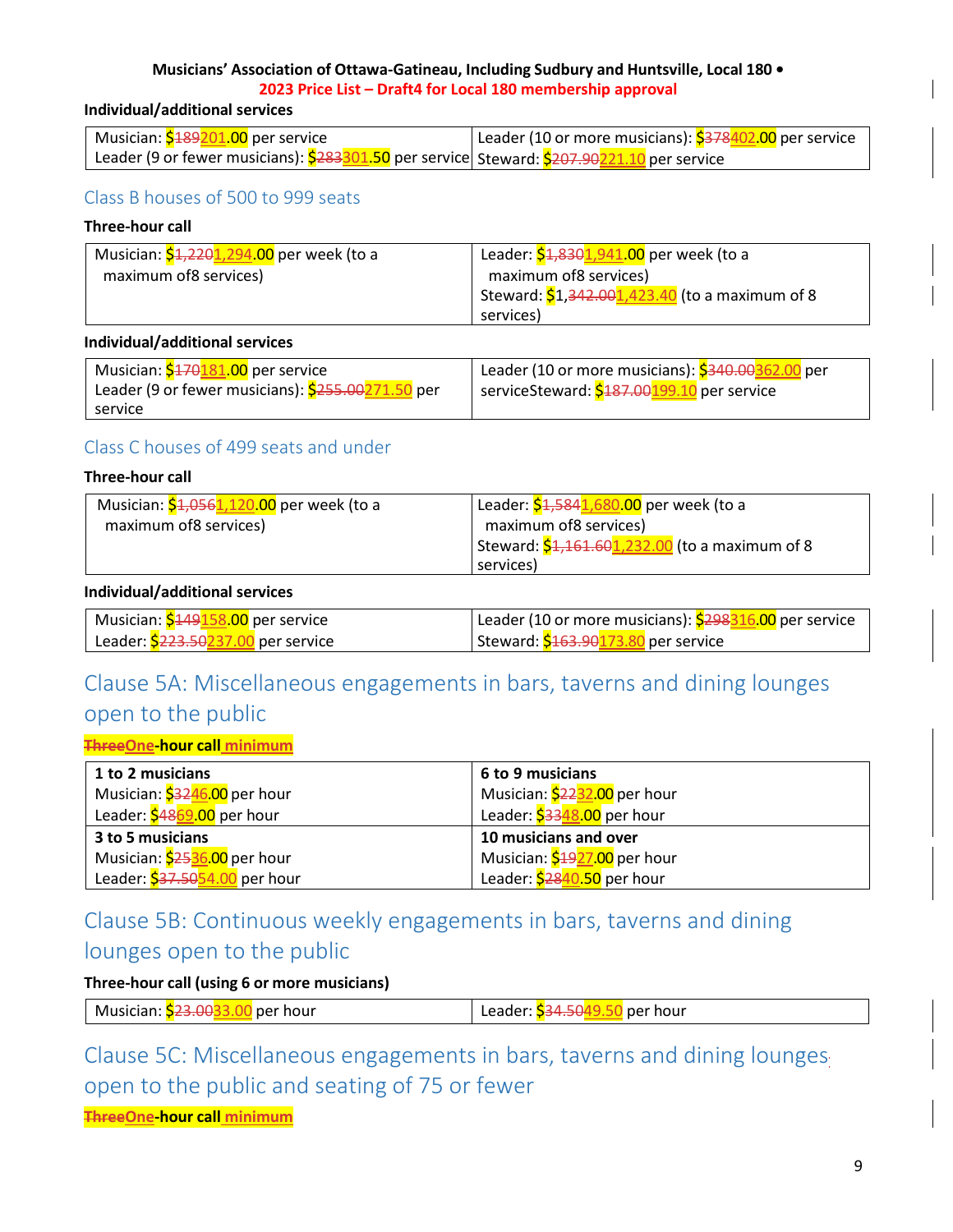| Musician: 2333.00 per hour |  |  |  |  |  |
|----------------------------|--|--|--|--|--|
|----------------------------|--|--|--|--|--|

Leader: \$3449.50 per hour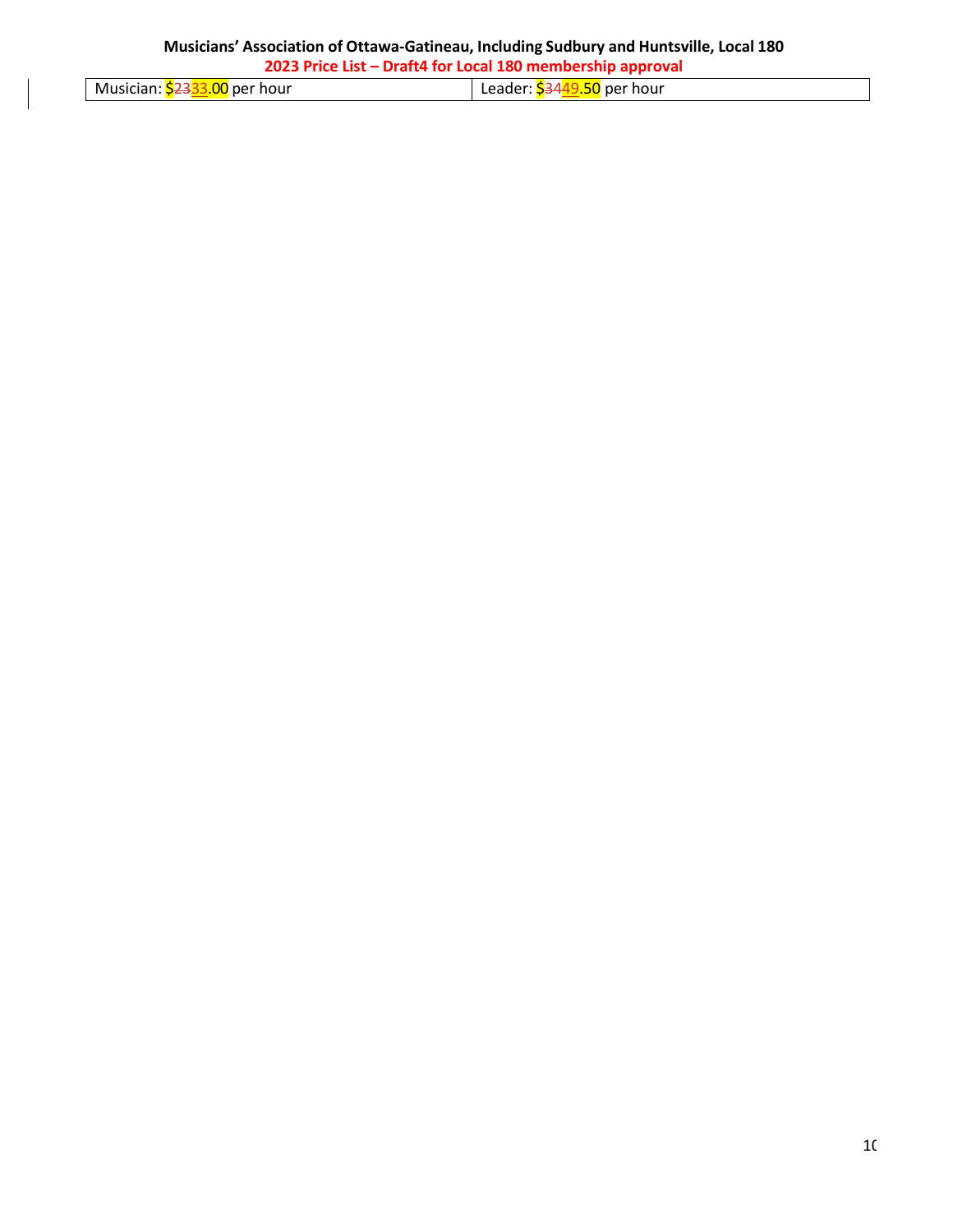# <span id="page-10-0"></span>Clause 6A: Casino engagements

# <span id="page-10-1"></span>**Three-hour call • Mandatory 10% to 18% pension**

# Casino theatre

# **9 or fewer musicians**

| Musician: <mark>\$171182.00</mark> per service                | Playing contractor: 5256.50273.00 per service |
|---------------------------------------------------------------|-----------------------------------------------|
| Leader: \$256.50273.00 per service                            | Steward: \$488.10200.20 per service           |
| Non-playing contractor <mark>: \$171182.00</mark> per service |                                               |

### **10 or more musicians**

| Musician: <mark>\$171182.00</mark> per service  | Playing contractor: 5342364.00 per service |
|-------------------------------------------------|--------------------------------------------|
| Leader: \$342364.00 per service                 | Steward: \$188.10200.20 per service        |
| Non-playing contractor: \$474182.00 per service |                                            |

# <span id="page-10-2"></span>Casino lounge

# **Rehearsals: Two-hour minimum call, same rate as performances**

| Musician: 55053.00 per hour | Leader: \$75.0079.50 per hour |
|-----------------------------|-------------------------------|
|-----------------------------|-------------------------------|

# <span id="page-10-3"></span>Clause 7A: Copying, orchestrating and composing music

CBC rates shall apply. Please call the Local 180 office for rates.

# <span id="page-10-4"></span>Clause 7B: Lead sheets, transcriptions, music preparation, music sound consultant, researcher, coordinator

S<mark>8388.00</mark> per hour

# <span id="page-10-5"></span>Clause 7C: Coaching, teaching, miscellaneous educational services and workshops

| Coaching of professionals: <mark>\$8085.00</mark> per hour | Students under 10 years: <mark>\$2325.00</mark> per half hour |
|------------------------------------------------------------|---------------------------------------------------------------|
| Regular students: <mark>\$5053.00</mark> per hour          |                                                               |

# <span id="page-10-6"></span>Clause 8A: Sound and instrument technician

Same as contracted musician.

# <span id="page-10-7"></span>Clause 8B: Sound recording engineer

| <mark>\$83<mark>88.00</mark> per hour</mark>

# <span id="page-10-8"></span>Clause 9A: Limited press recordings (3,000 copies or fewer)

# **Two-hour call • Mandatory 12% pension and 7% work dues**

| ∴Mı<br>: hour<br>hour<br>usician<br>. per<br>$\sim$ $\sim$ $\sim$<br><del>s</del> u per<br>1 к<br>$\sim$ 1 $\sim$ 1 $\sim$<br><u> a a c</u><br>---- |
|-----------------------------------------------------------------------------------------------------------------------------------------------------|
|-----------------------------------------------------------------------------------------------------------------------------------------------------|

Please call the Local 180 office to correctly complete the Limited Pressings and Digital Distribution Agreement for Canada. For all other recordings, CBC rates shall apply.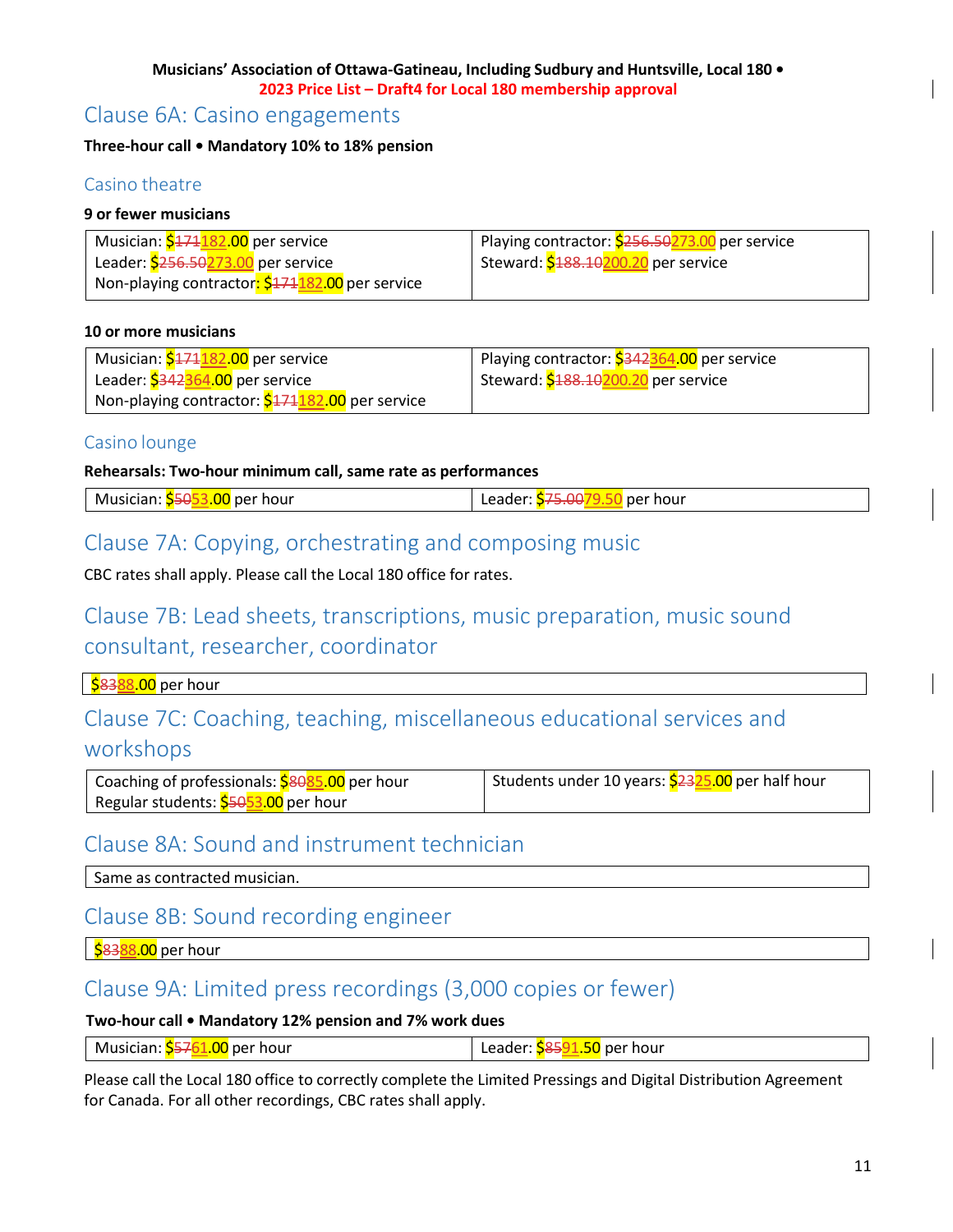# <span id="page-11-0"></span>Clause 9B: Local radio, TV, cable remotes and webcasts

**Mandatory 12% pension and 5% work dues**

| nn.<br>Musician:<br><sup>.</sup> hour<br>, per<br>حددا<br>.UU | per hour<br>$\sim$ $\sim$<br>ы.<br>. Həl<br>aue |
|---------------------------------------------------------------|-------------------------------------------------|
|---------------------------------------------------------------|-------------------------------------------------|

# <span id="page-11-1"></span>Clause 9C: Live--streaming engagements coordinated by the Local 180 office

### **Three-hour call • Mandatory 10% image fee • Mandatory 12% pension • 7% work dues**

Live -streaming engagements of a patriotic, charitable, educational, civic and/or general public nature where no admission is charged. Includes musical performances considered Music Performance Trust Fund (MPTF) engagements or engagements coordinated by the Local 180 office. All Local 180 performance premiums (e.g., doubling fee, principal fee) apply.

**Please call the Local 180 office prior to performing under this clause. Although live -streaming is authorized, capture for the purposes of subsequent copies, broadcast or transmission is not permitted in the absence of a signatory to the appropriate AFM agreement.**

# **Example**

| Leader and/or technician: \$75.00 per hour $\times$ 3 = \$225.00 | Musician: \$50.00 per hour $\times$ 3 = \$150.00 |
|------------------------------------------------------------------|--------------------------------------------------|
| Image fee (10%): \$22.50                                         | Image fee (10%): \$15.00                         |
| Total scale fee: \$247.50                                        | Total scale fee: \$165.00                        |
| Pension (12%): \$29.70                                           | Pension (12%): \$19.80                           |
| Work dues (7%): \$17.33                                          | Work dues (7%): \$11.55                          |
| Total cost to employer: \$277.20                                 | Total cost to employer: \$184.80                 |
| Total net pay to musician: \$230.17                              | Total net pay to musician: \$153.45              |

# <span id="page-11-2"></span>Doubling

Doubling shall not apply to miscellaneous dances or engagements in lounges, bars or nightclubs. For all other engagements where a player is required to play more than one instrument, an additional fee over and above the regular basic scale must be charged as follows:

- 1st additional instrument: 50% above musician's scale
- 2nd additional instrument: 25% above musician's scale
- 3rd additional instrument and over: 15% above musician's scale

The following combinations of instruments are **not** considered doubles:

# <span id="page-11-3"></span>Woodwinds

- Alto and tenor saxophones
- Bb clarinet and A clarinet

# <span id="page-11-4"></span>Trumpets

- Any two of Bb trumpet, C trumpet, cornet
- Any two of D trumpet, Eb trumpet, piccolo trumpet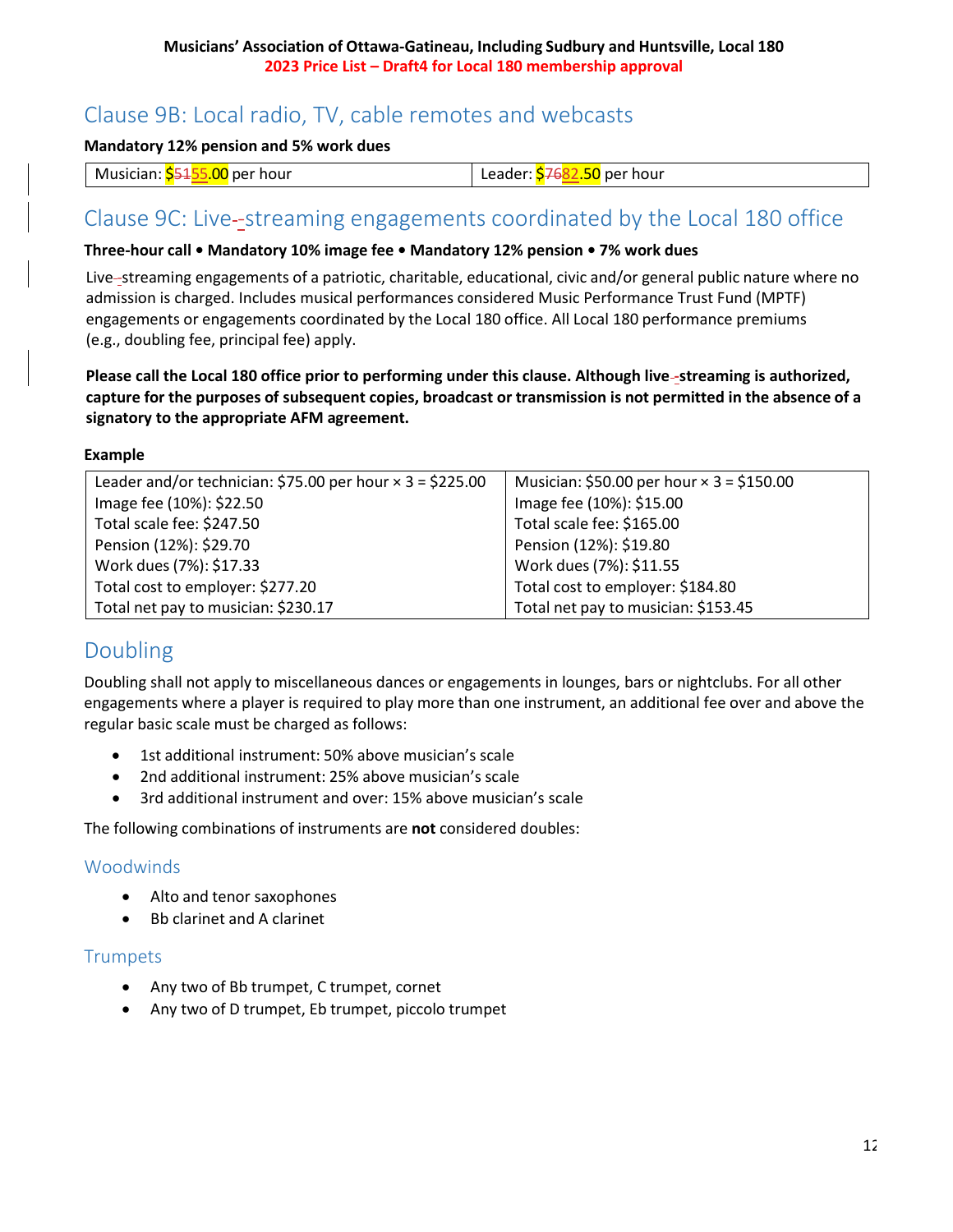# <span id="page-12-0"></span>Percussion

If a member is required to play instruments from more than one of the following sections, the extra instrument(s) would constitute doubling or tripling.

# **Section 1**

Drum set:

- Snare drum
- Bass drum
- Cymbals
- Tom-toms
- Accessories of a non-chromatic of a non-keyboard nature, including bell tree

### **Section 2**

• Timpani

# **Section 3**

- Orchestra bells
- Chimes
- Xylophone
- Vibraphone
- Accessories of a keyboard and chromatic nature including crotales
- Marimba

# **Section 4**

- Hand drums
- Bongos
- Conga drums
- Timbales

# <span id="page-12-1"></span>Professional showcases, jamborees, festivals and fundraising events

All rates for engagements not specifically covered by any other clause must be approved by the Executive Board and the Local 180 office and be received at least two weeks prior to the proposed date of the engagement. The Executive Board and the Local 180 office also reserve the right to define certain conditions for performances.

# <span id="page-12-2"></span>Professional sound equipment

# **100% of musician's scale (3-hour minimum)**

Includes equipment such as speakers, monitors, microphones, wires, etc. provided by the leader or any musician.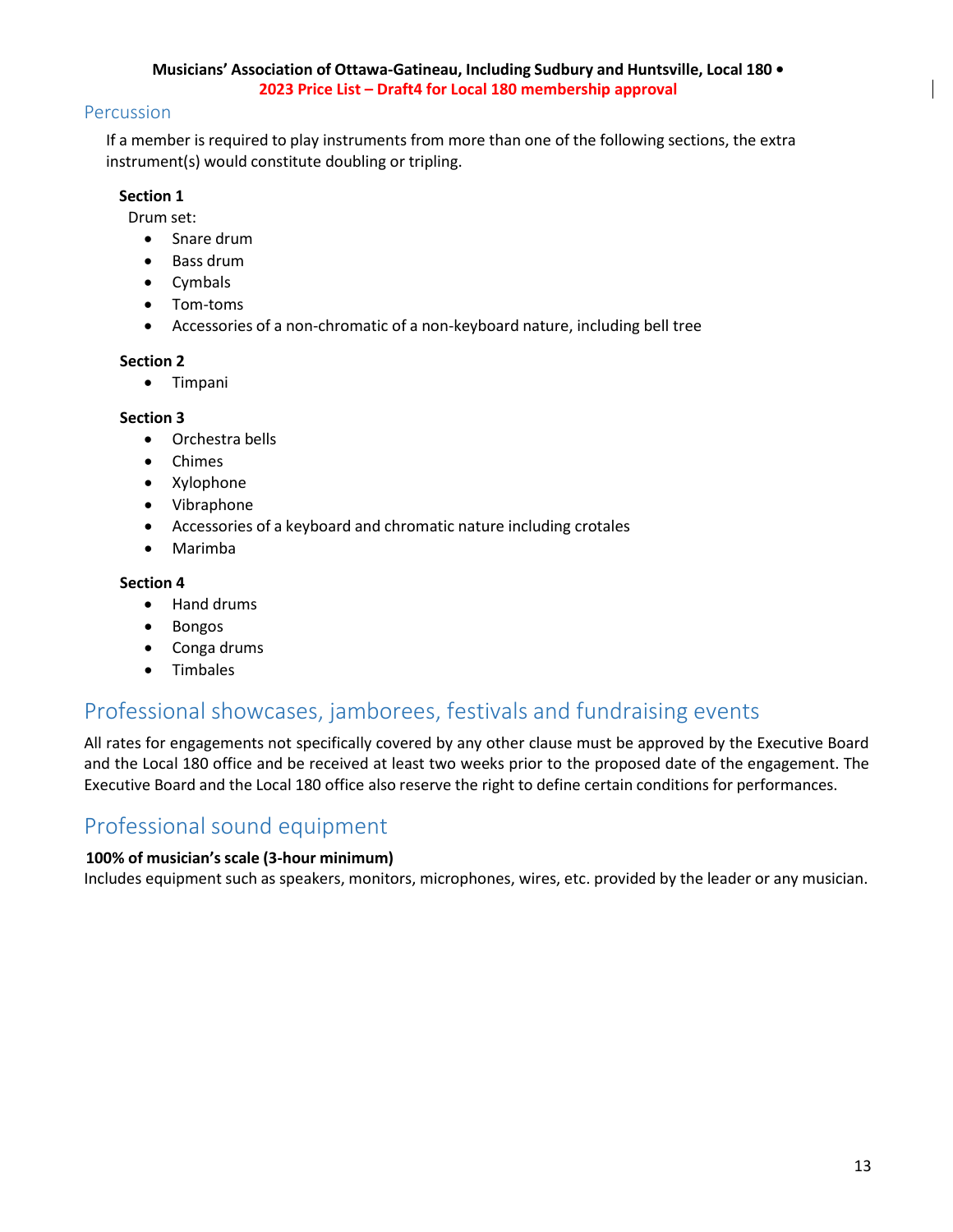# <span id="page-13-0"></span>Appendix A: Cartage fees for large or heavy instruments

After consulting with other Locals in Canada, Local 180 suggests the following fees for cartage:

- Timpani: \$75 per trip (one way) for a pair; \$25 per trip (one way) for each additional drum
- Concert bass drum: \$40 per trip (one way)
- Tam-tam: \$30 per trip (one way)
- Tuned keyboard/chromatic percussion instruments:
	- o Small (xylophone, glockenspiel): \$30 per trip (one way)
	- o Mid-range (vibraphone, 4- or 3-octave marimba, crotales): \$50 per trip (one way)
	- o Large (tubular bells, 5-octave marimba): \$80 per trip (one way)
	- o Celeste or keyboard glockenspiel: \$80 per trip (one way)
- Drum set: \$30 per trip (one way)
- Concert toms, rototoms (if 4 or more are used): \$30 per trip (one way)
- Gongs, congas, timbales: \$20 per trip (one way)
- Cymbals, triangles, snare drum, cow bell, other small instruments, accessories: \$75 per trip (one way) if the combined weight exceeds 50 kg
- Harp: \$75 per trip (one way)

Cartage fees for other large instruments should be negotiated.

Rental fees are in addition to cartage fees.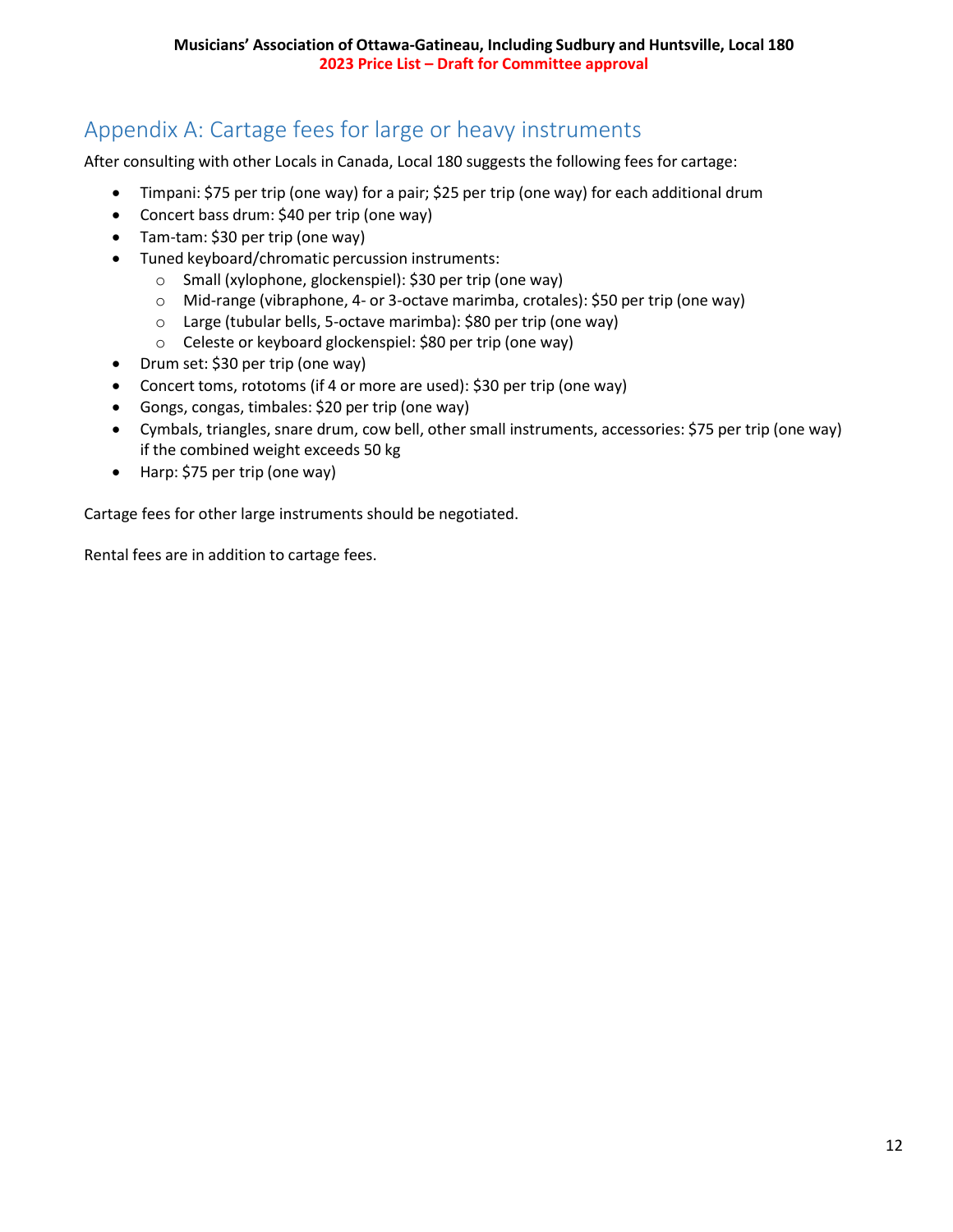# <span id="page-14-0"></span>Appendix B: Glossary of terms

#### **annual membership dues**

A fixed sum payable annually by a Local 180 member in accordance with Local 180 by-laws.

#### **arranger**

Musician who transforms an existing musical work to be performed in another form. The arranger's work involves the re-harmonizing, paraphrasing and/or development of a musical work in order to highlight its melodies, harmonies and rhythms in the form of a musical score.

#### **assistant concertmaster**

In classical music, a violinist who plays the same parts as the concertmaster and who is called upon to fill in if the concertmaster is absent.

#### **audition accompanist**

Musician who accompanies a candidate for an audition.

#### **background music**

Performance played in the background before the public, with the goal of creating an atmosphere of musical ambiance.

#### **break**

Rest period in the course of a musical service.

#### **cartage**

The fee charged by a musician to the engager for the transportation of heavy instruments and/or cumbersome gear to a rehearsal or performance.

#### **chamber music ensemble**

In classical music, an ensemble composed of two or more musicians who each play a distinct musical part, without a leader (conductor).

#### **concertmaster**

Violinist who acts as the principal player of the entire string section of an orchestra. This musician is also responsible for indicating bowings.

#### **continuous engagement**

An engagement consisting of performances, repeated at least once a week over a period of consecutive weeks or months at the same location.

#### **contractor**

Musician whose mandate, among other tasks, is to recruit musicians, verify their status with the Local 180, and to complete and sign the standard contract on behalf of other musicians. They may be playing or non-playing contractors. Playing contractors are paid the same as the leader on an engagement; non-playing contractors are paid the same as a musician on the engagement.

#### **copyist**

Musician who extracts and reproduces instrumental parts from a musical score.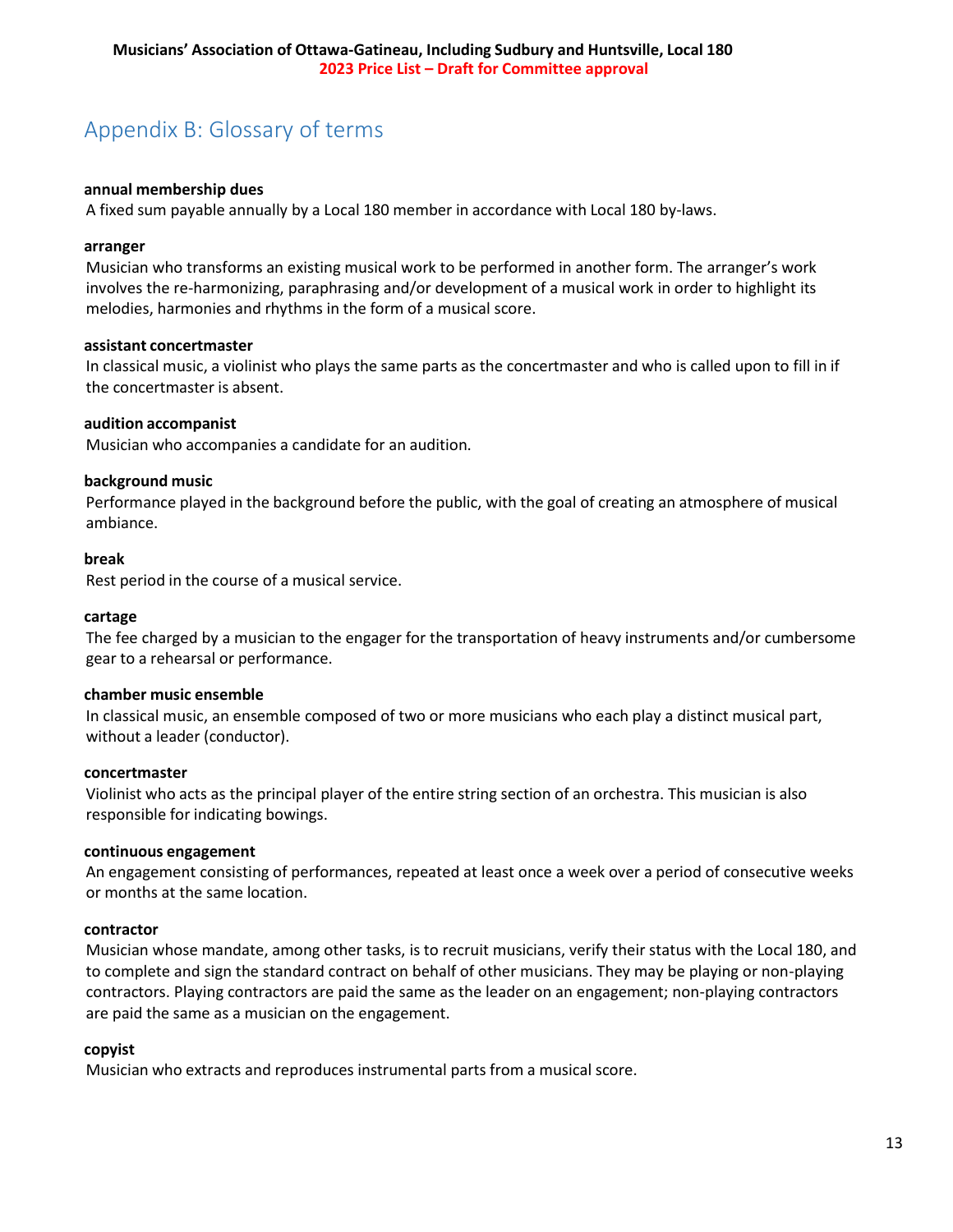### **educational concert**

A concert that includes educational components and ongoing commentary including, among other topics, the instruments being played, the music being performed, etc.

#### **fee**

A sum of money payable to the musician and ensuing from his or her standard contract, which may include remuneration superior to the minimum scale established by the Local 180. The fee does not include lodging, travel indemnities, meal allowances, instrument transport charges or any applicable tax.

#### **image fee**

An image fee, as referred to in AFM media agreements, is additional remuneration required when a visual capture of a performance is used to enhance an audio recording and is synchronized with it.

#### **instrument doubling**

The addition of one or more instruments played by the same musician in the course of an engagement.

#### **instrument transport allowance**

Sum allotted to compensate the costs of transporting a musical instrument or necessary gear.

#### **leader**

Musician who directs other musicians for the performance of musical works. In classical music, the non-playing leader is referred to as the conductor.

#### **minimum fee**

A minimum remuneration provided for that the producer must pay to the musician upon hiring their services. The minimum fee includes all additional percentages (pension, work dues, etc.) relative to the function fulfilled. The minimum fee does not include lodging, travel indemnities, meal allowances, instrument transport charges or any applicable tax.

#### **miscellaneous engagement**

An engagement of musical services on an occasional basis that cannot be classified in any other clause.

### **music director**

The person responsible for the musical aspects of a performance, production or organization.

#### **music librarian**

Musician who manages the musical parts written for performances.

#### **musician**

Any artist for whom the Local 180 negotiates minimum working conditions, including the leader (conductor), arranger, orchestrator, copyist, contractor, music librarian and any other person who plays an instrumental part during a performance.

#### **orchestrator**

Musician who adapts a musical work for specific instrumentation, without changing the melodies, countermelodies, harmonies or rhythms of that work.

#### **overtime**

Time exceeding the maximum duration of a show or concert, or the maximum duration of a performance provided for in the standard contract.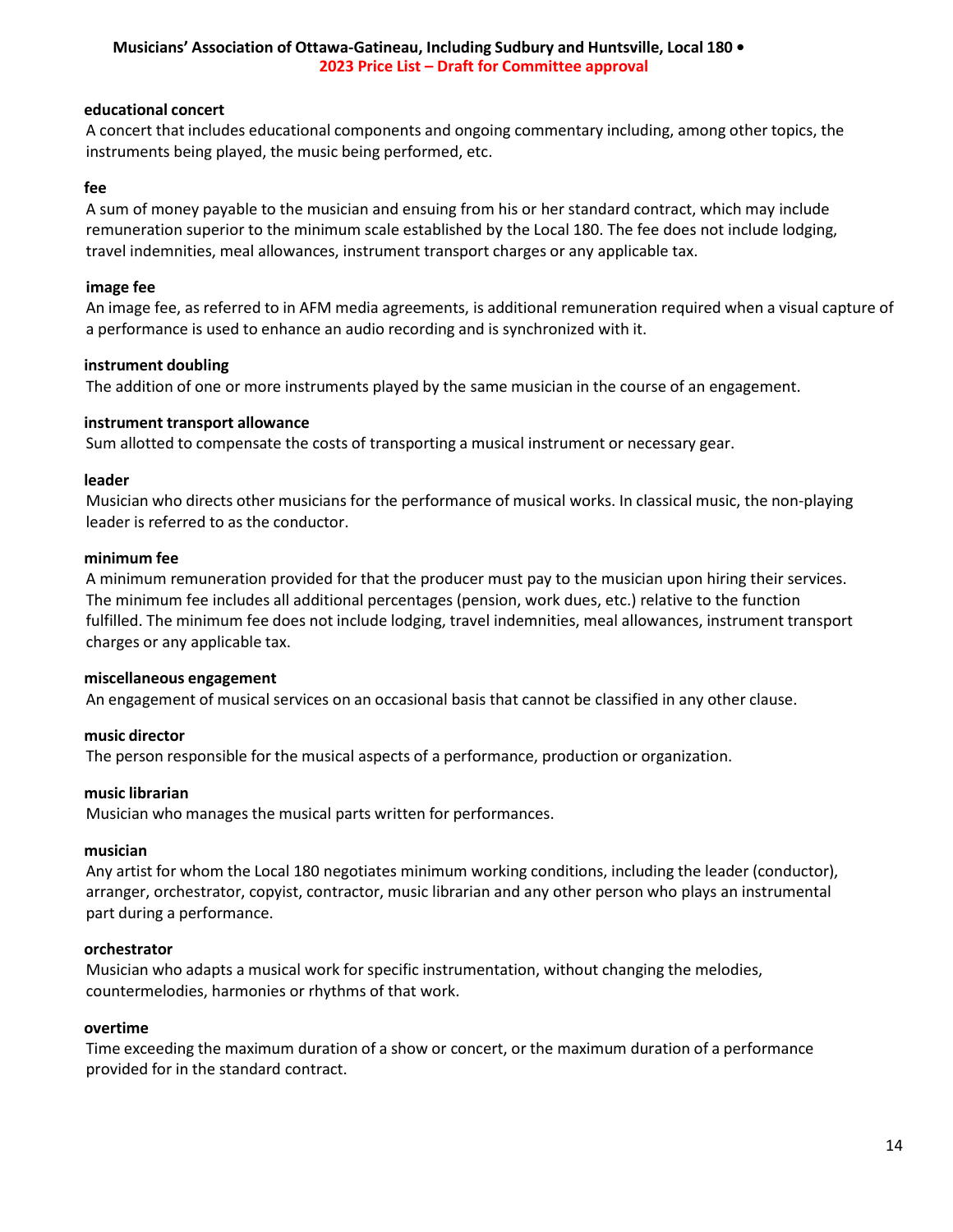### **patch**

A synthesizer patch is an overall sound setting. When a synthesizer patch is uploaded to a personal computer that has patch editing software installed, the user can alter the parameters of the patch and download it back to the synthesizer.

### **pension fund contribution**

Contribution paid by the engager for every musician on a contract to the Musicians' Pension Fund of Canada.

### **performance**

Musical services, including a show, a concert, a rehearsal and background music. All musical services executed by an arranger, copyist, music librarian and orchestrator are also regarded as a performance.

### **principal player**

In classical music, a musician who, in a section made up of more than one identical instrument (with the exception of the first violin section), plays the first part and is responsible for the section. Also considered a principal player is the musician alone in his or her section, along with those who play one of the following instruments without doubling: piccolo, English horn, Eb clarinet, bass clarinet, contrabass clarinet, contrabassoon, piccolo trumpet, alto trombone, bass trombone, contrabass trombone, euphonium and tuba.

# **recital accompanist**

Musician who plays with a recitalist in order to harmonically support his or her performance.

### **recitalist**

In classical music, the musician featured in a recital, with or without an accompanist.

### **rehearsal**

The hours of work that a musician devotes to the preparation of a show or concert, or of background music.

### **rehearsal accompanist**

Musician who accompanies one or more artists during rehearsals.

### **show or concert**

Public or private performance during which one or more musical works are played.

### **signatory**

Playing musician responsible for the signing of the standard contract.

### **soloist**

In classical music, a musician who interprets in solo a work or movement of a work, accompanied by an orchestra.

### **sound check**

Rehearsal intended for the sole purpose of assessing or testing the sound system or the acoustics of a hall.

### **standard contract**

Form provided by Local 180 outlining the conditions of an agreed-upon engagement between the musicians and the producer.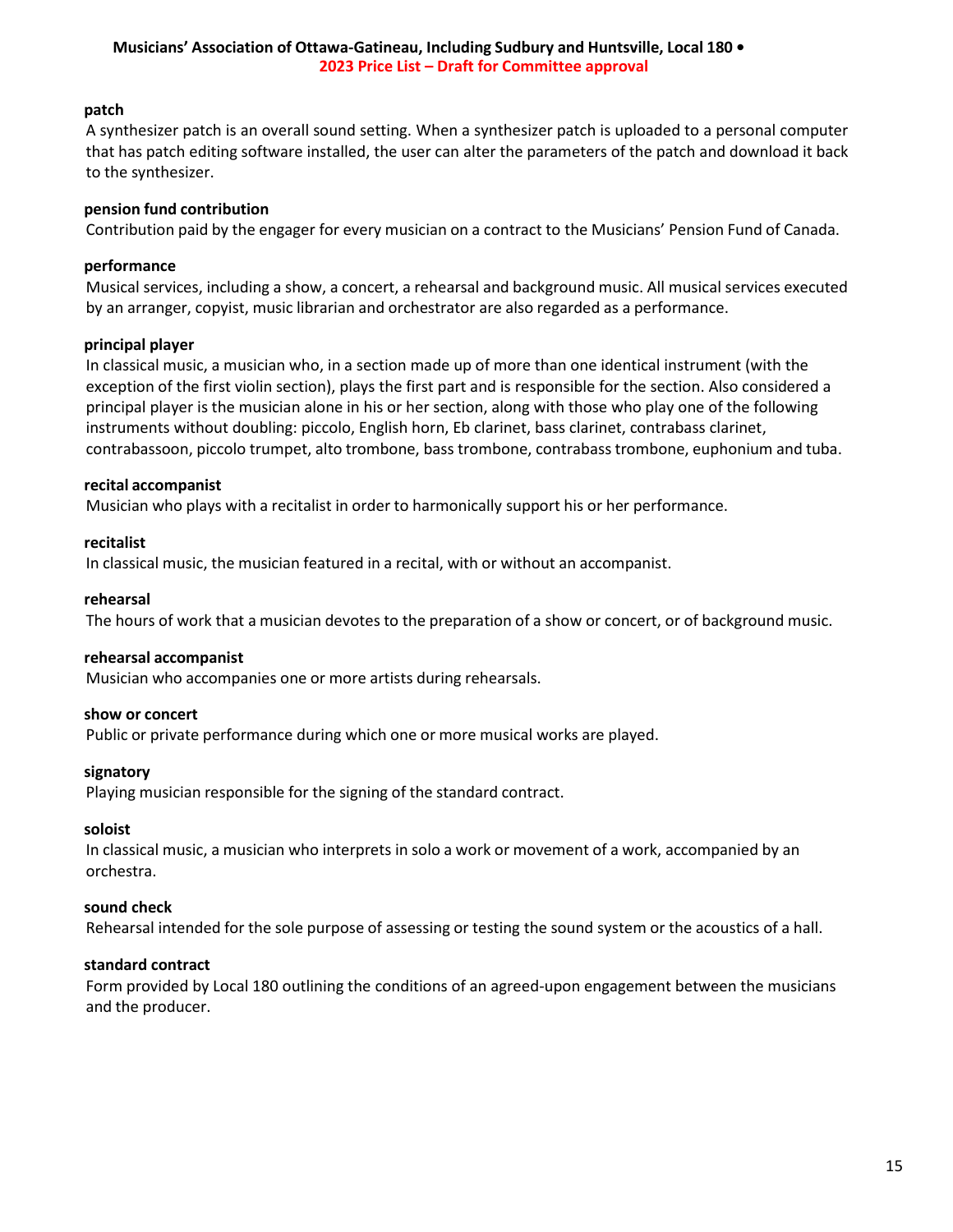### **steward**

A union representative, union steward or shop steward is an employee of an organization or company who represents and defends the interests of her or his fellow employees but who is also a labour union official. Rank- and-file members of the union hold this position voluntarily (through democratic election by fellow workers or sometimes by appointment of a higher union body) while maintaining their role as an employee. As a result, the union steward becomes a significant link and conduit of information between the union leadership and rank-and-file workers.

### **strolling musician**

A musician who is required to roam in the course of his or her performance.

#### **temporary member**

Musicians who are not members of the AFM/CFM but are contracted upon certain terms and conditions, by members in good standing. When a musician reaches the maximum limit of 3 engagements per year, they must join the Local. Temporary member fees paid during that year will go toward either the Initiation Fee or the Membership Fee, whichever is applicable.

#### **work dues**

A percentage, payable by every musician whether a member of the Local 180 or not, of the minimum fee.